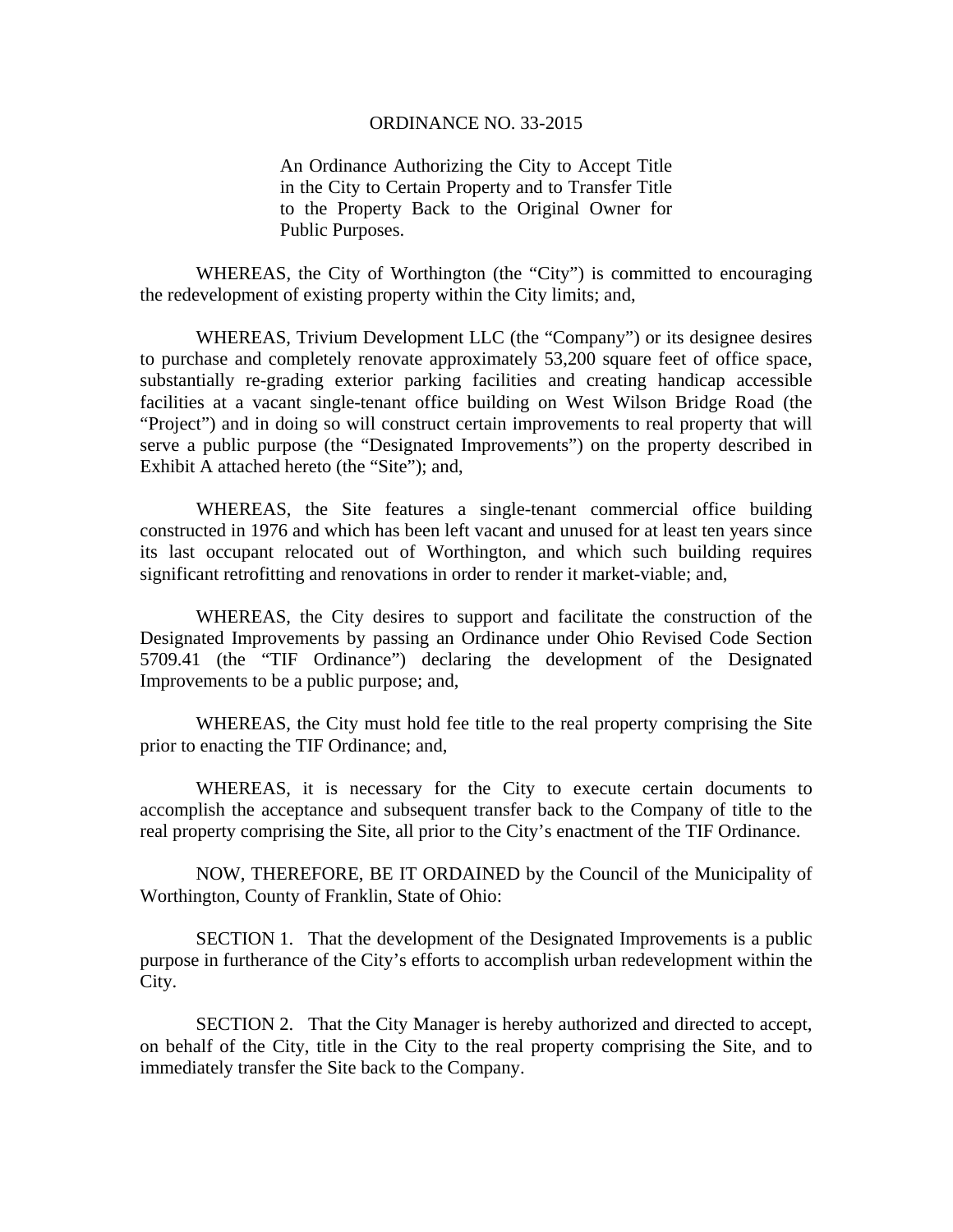## ORDINANCE NO. 33-2015

SECTION 3. That the City Manager is authorized and directed to execute, in accordance with this Ordinance, the quit claim deed(s) and all additional documents necessary, and to take any other required action, to take title to the Site in the City's name from the Company and to immediately transfer title back to the Company. Each such transfer shall be made for no monetary consideration.

SECTION 4. That notice of passage of this Ordinance shall be posted in the Municipal Administration Building, the Worthington Library, the Griswold Center and the Worthington Community Center and shall set forth the title and effective date of the Ordinance and a statement that the Ordinance is on file in the office of the Clerk of Council. This Ordinance shall take effect and be in force from and after the earliest period allowed by law and by the Charter of the City of Worthington, Ohio.

Passed September 8, 2015

 \_/s/ Bonnie D. Michael\_\_\_\_\_\_\_\_\_\_\_\_\_ President of Council

Attest:

 Introduced July 20, 2015  $\frac{1}{s}$  P.H. September 8, 2015 Clerk of Council Effective October 1, 2015